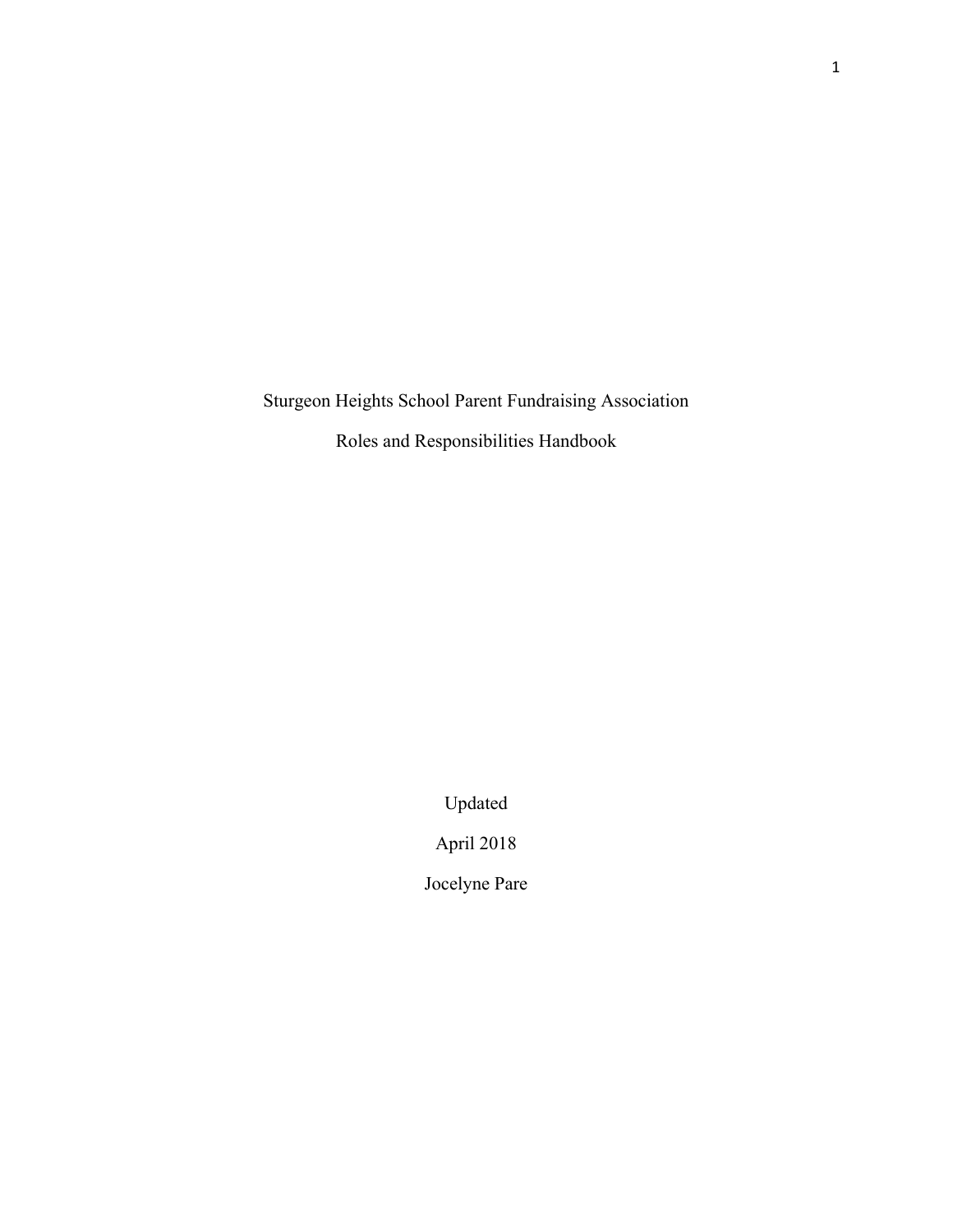#### **PFA Roles and Responsibilities**

 In an effort to enrich and support our children's educational experience, the Sturgeon Heights Parent Fundraising Association (PFA) runs various fundraisers throughout the year. The funds raised by the PFA provide for many important initiatives at Sturgeon Heights School (SHS) that the school might not otherwise be able to run. The PFA has successfully operated with all members contributing to and actively supporting one another in their designated role. The effectiveness of the PFA is directly proportionate to the involvement of every parent. The PFA is a team! The close working relationship the SHS administration and staff has with the PFA is a unique strength that unites students, parents, and the school in a bond that enhances all three.

This handbook is intended to be of some assistance to any new board member(s) as they are elected. It is the PFA's intention to facilitate the transition into new roles with as little disruption to the current operations of the association.

Every parent is automatically a member of the Parent Fundraising Association. The PFA invites parents to become involved in an open and connected community that embodies the school philosophy. All parents are encouraged to choose ways to participate that correspond to their interests and availability, and are in concert with the needs and goals of the School.

Along with fundraising, the PFA has many functions including

•Advocacy

- •Parent communication
- •Social and extracurricular events and

•Supporting the school through various volunteer opportunities.

### *PFA Board*

### **Parent Volunteer**

 $\triangleright$  Be an active participate in your child's educational experience.

## **Chairperson**

- $\triangleright$  Chair and facilitate all PFA meetings.
- $\triangleright$  Manage overall objectives and strategies of PFA.
- $\triangleright$  Prepare agenda and facilitate PFA meetings.
- $\triangleright$  Create a school Calendar/spending/fundraising time line and budget with Principal and PFA board members.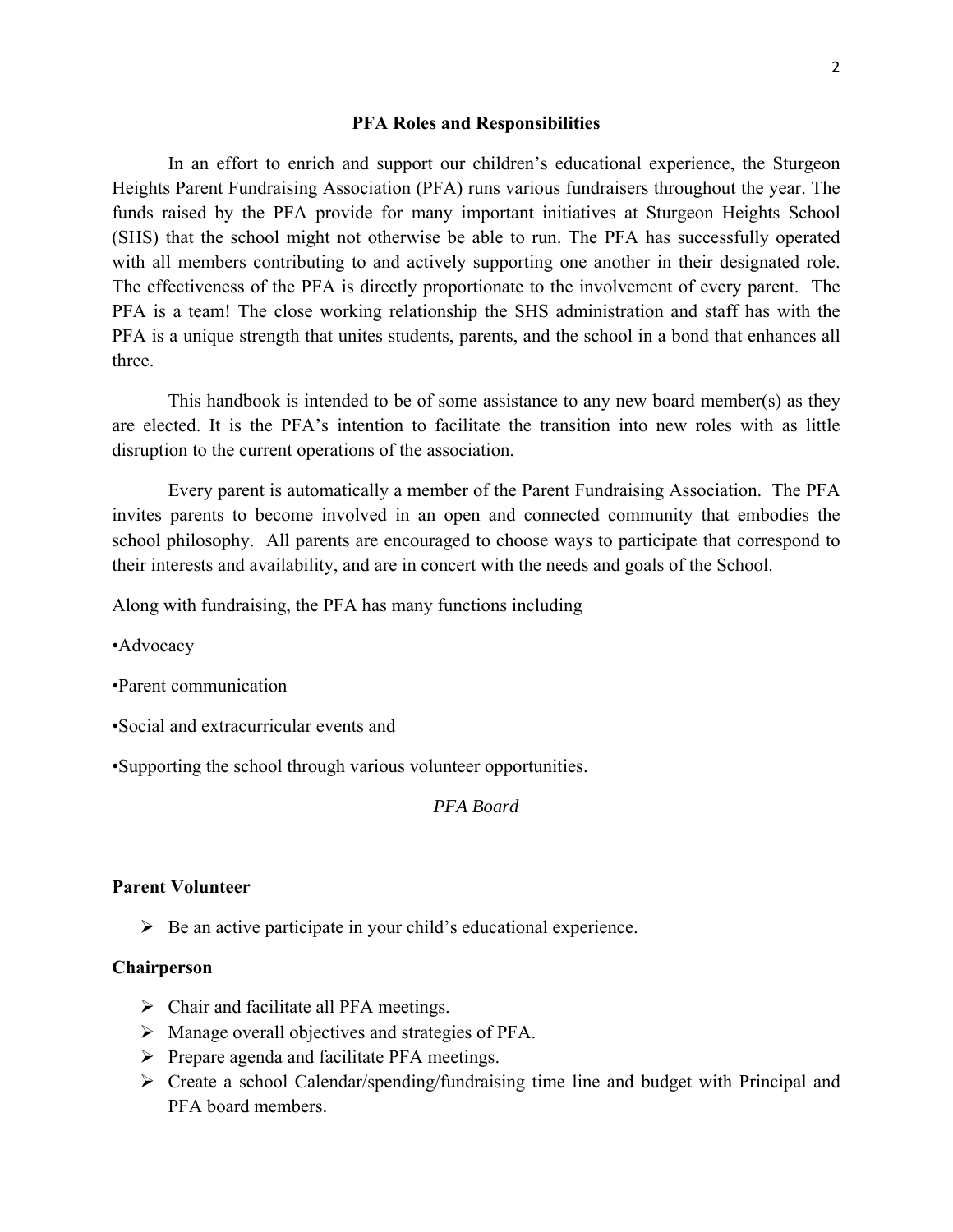- $\triangleright$  Determines and implements the fundraising goals, events, and activities for the school year with input from the PFA board and attendees.
- Attend (or designate someone to attend) relevant community/school information session(s) or events relevant to PFA initiatives.
- $\triangleright$  Act as liaison between parents and principal/staff.
- $\triangleright$  Research new options for fundraising and ensure that any fundraising activities take into account the PFA's current goals and objectives.
- $\triangleright$  Provide transparency to the parent community the reasons behind any fundraising event, i.e., what programs it will support or what curriculum and educational enhancements PFA will purchase.

# **Vice Chairperson**

- $\triangleright$  Acts as an aide to the Chairperson
- $\triangleright$  Performs the duties of the Chairperson in the absence of the Chairperson.
- $\triangleright$  Chair and facilitate PFA meetings in the event of the Chairpersons absence.

# **Secretary**

- $\triangleright$  Take minutes of all PFA meetings.
- $\triangleright$  Types the minutes shortly after the meeting.
- E-mails the finished minutes to the Chairperson, Vice Chairperson, Treasurer, Website coordinator and Principal for review and approval. Makes necessary changes, and then submit minutes for inclusion on the PFA website and on bulletin board.
- $\triangleright$  Make sure there are copies of the minutes made and brought to the next PFA meeting so they can be approves by the membership.

# **Treasurer**

- Deposits and accounts for the PFA revenue (ongoing weekly duties throughout the year).
- $\triangleright$  Keeps an accurate record of receipts and expenditures.
- $\triangleright$  Disperses funds as needed and pays invoices.
- Works with the Chairperson to create an annual budget for the PFA (regarding PFA fundraising goals etc..). Ongoing financial ledger.
- $\triangleright$  Presents the Financial statement from the previous year at the AGM, and provides updated monthly financial statements to the Chairperson throughout the year as needed.
- $\triangleright$  Retrieves bank statements on line and monitors/updates balance sheets.
- $\triangleright$  Has signing authority
- $\triangleright$  Compile spread sheet to include all fundraising initiatives (i.e. hot lunches, snack shop, movie night, track meet concession, spring baskets, bottle drive, QSP profit, SUTP's profit, Boston pizza receipts, etc..)
- Orders cheques as needed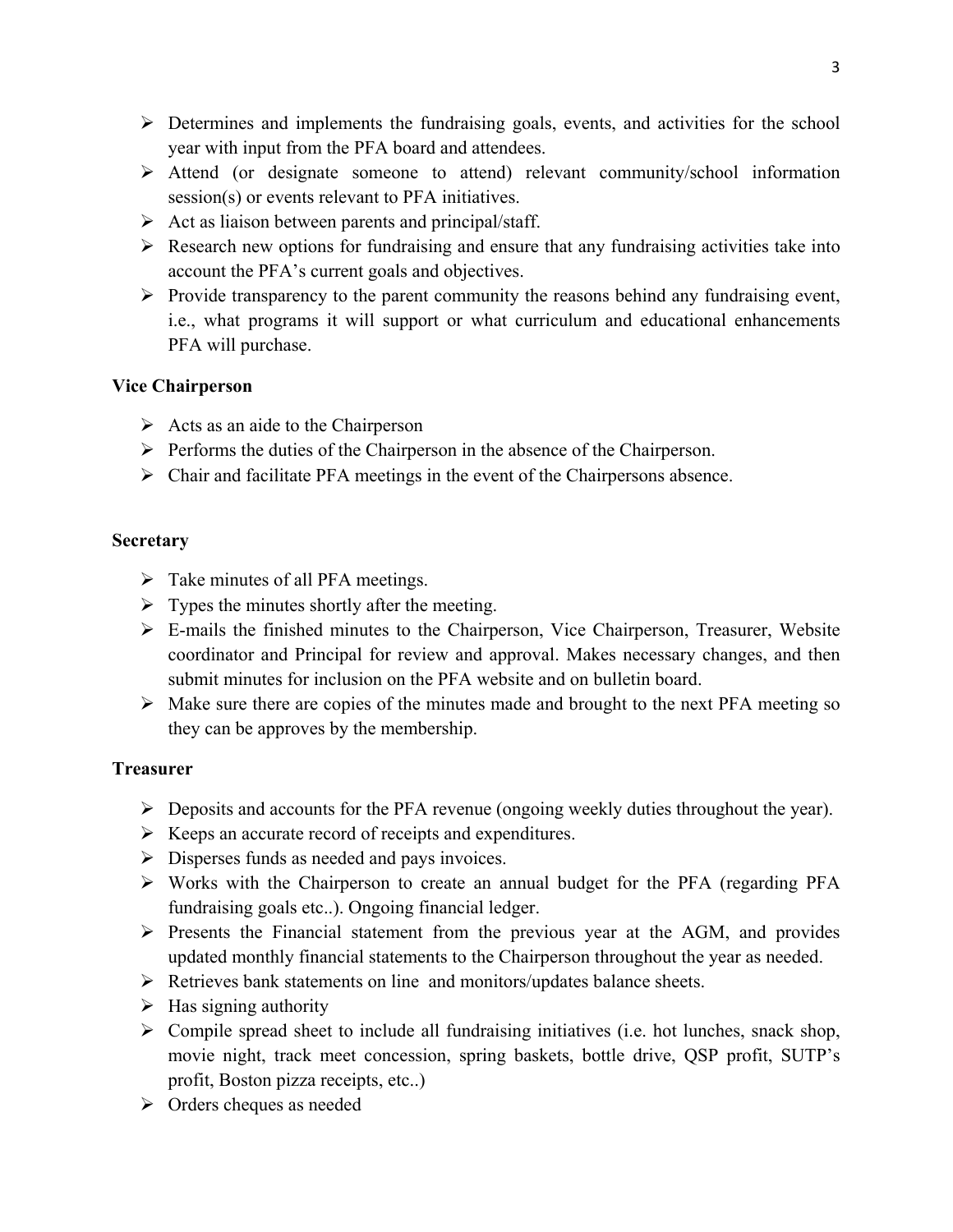## **Scheduler**

- $\triangleright$  Responsible for scheduling the snack shop volunteers
- $\triangleright$  Create account through Sign up genius website. Use this website to create the snack shop volunteering calendar for parent volunteer sign up (preferably two months at a time). Include the different snack shop time commitments and guidelines regarding volunteering. Invite all parents from the Snack Shop Volunteer list to the 'Sign up Genius Snack shop Calendar'.
- $\triangleright$  Send an additional email reminder to all signed up volunteers weekly (Ideally the Sunday before the week).
- $\triangleright$  Send an email reminder to volunteers of Hot Dog Days to pick up buns at Grandin Bakery on Friday am.
- $\triangleright$  Send out schedule for the following month two weeks in advance, once filled send out to everyone a copy of the calendar and post on bulletin board in lobby.
- $\triangleright$  Take a calendar sign up sheet to PFA meetings. This will help fill up shifts, as many parents will sign up during the meetings.
- $\triangleright$  In the event there are spots still vacant, re-mail invites and reminders to the group to fill spots (Do this well in advance).
- $\triangleright$  In the event there are not enough volunteers for Hot Dog day, the snack shop day can become a regular day requiring only one volunteer. If this is to occur, and email is to be sent to June (2 days in advance) in order for parents to be informed of canceled hotdog day.
- $\triangleright$  In the event there is not a time commitment for popcorn day, a regular snack shop day can run in lieu. Again 2 school days in advance notification to June is necessary, in order for parents to be aware of no popcorn cancellation.
- $\triangleright$  Email end of month the calendar to Chairperson

## **Shopper**

- $\triangleright$  To purchase and maintain a consistent inventory of items for sale in the snack shop as well as keeping it stocked with non-food items such as soap and cleaners.
- $\triangleright$  Order milk for pick up or delivery every one to two weeks.
- $\triangleright$  Ordering hot dogs for weekly hot dog days and ordering buns for hot dog days.
- $\triangleright$  The individual taking on this task should be prepared to shop roughly every two weeks depending on how inventory is moving. In many cases, weekly shopping may have to be done.
- $\triangleright$  It is the Shoppers responsibility to do the shopping for other events supported by the PFA such as Track Meet and Movie/Bingo night etc. However, it is encouraged that another parent volunteer or two take on the shopping for events in order to lighten the load off the shopper.
- $\triangleright$  Ideally, this role should be supported by two people.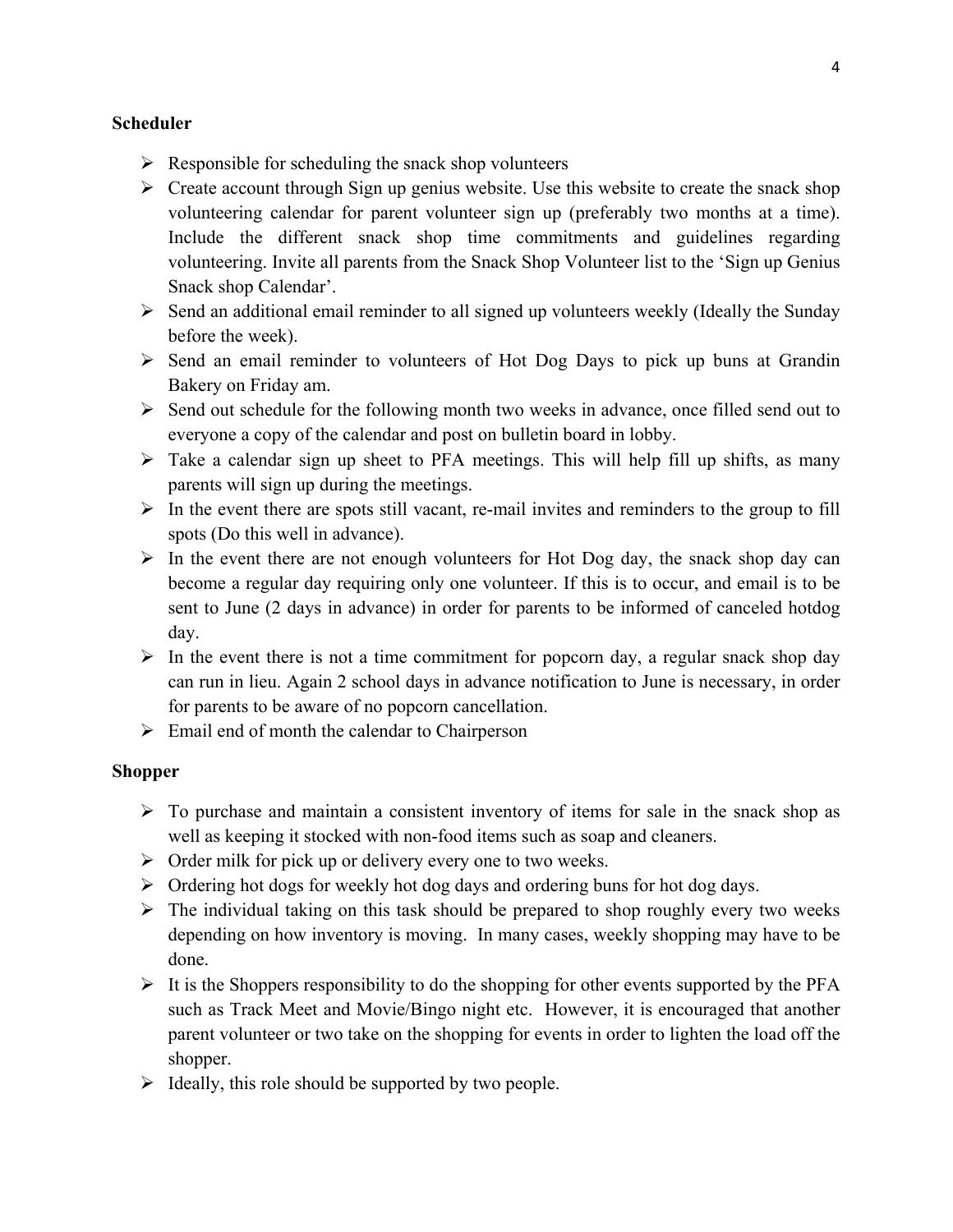- $\triangleright$  The majority of the items are purchased from; The Grocery People, Superstore, Safeway, Wal-Mart, and Costco.
- $\triangleright$  Items purchased are paid for at the time of purchase and then receipts are submitted for expenses to be reimbursed by the treasurer.

# **Snack Shop Volunteers**

 **All parents are welcome to volunteer in the snack shop and support any snack shop related fundraisers. You do NOT have to have an active PFA board member role to help us in the snack shop. Training is provided and snack job duties are extremely simple to follow. Without parent volunteers, the snack shop fundraiser would not be in existence. The daily snack shop is the largest revenue for PFA projects to help enrich the school and address its needs. Even volunteering just a few times a year is extremely beneficial. Time commitment is from 11:15-1:00 pm for regular snack shop days and 9:30 – 1:00 pm pn special snack shop days (hot dog/hamburger/pizza days etc)** 

## **Hot Lunch Coordinator**

- $\triangleright$  Creating Hot Lunch notice
- $\triangleright$  Choose vendor and get the menu offered for their hot lunch program
- $\triangleright$  Get Hot Lunch date approved by the Principal and Mrs. Bailey
- $\triangleright$  Email original Hot Lunch Notice to the Principal and CC Mrs. Bailey
- $\triangleright$  Pull Class Sheets from Secretary's file cabinet and attach class lists w/hot lunch items onto the provided hot lunch plastic envelopes
- $\triangleright$  Photo copy by class numbers, (ie: if 20 students you will only need to use 10 pieces of paper), 2 notice's on one sheet and then cut in half
- $\triangleright$  Place Hot Lunch envelopes in teachers mail slots for Wednesday/Thursday afternoons to go out in that week's Friday envelope
- $\triangleright$  Include SHS office Staff and SIGIS childcare
- $\triangleright$  NOTE: Vendor usually needs all numbers in 1 week prior to lunch date ie: ask for orders to be back at school on a Wed/Thurs, count funds and input orders, contact vendor with a tentative number Friday afternoon, then official number on the Monday if any late order forms came in
- $\triangleright$  IMPORTANT: Always order a few extra meals in case there is a mix up. If not needed, they can be sold in Snack Shop
- S Note on order your requirements, napkins, cutlery, sauce or juice boxes etc, depending on meal ordered
- $\triangleright$  After the order has been placed with vendor, get total amount and then ask for a cheque from the treasurer to give to the vendor on day of delivery or pick up.
- $\triangleright$  Make sure to ask if they take cheque's and if they deliver?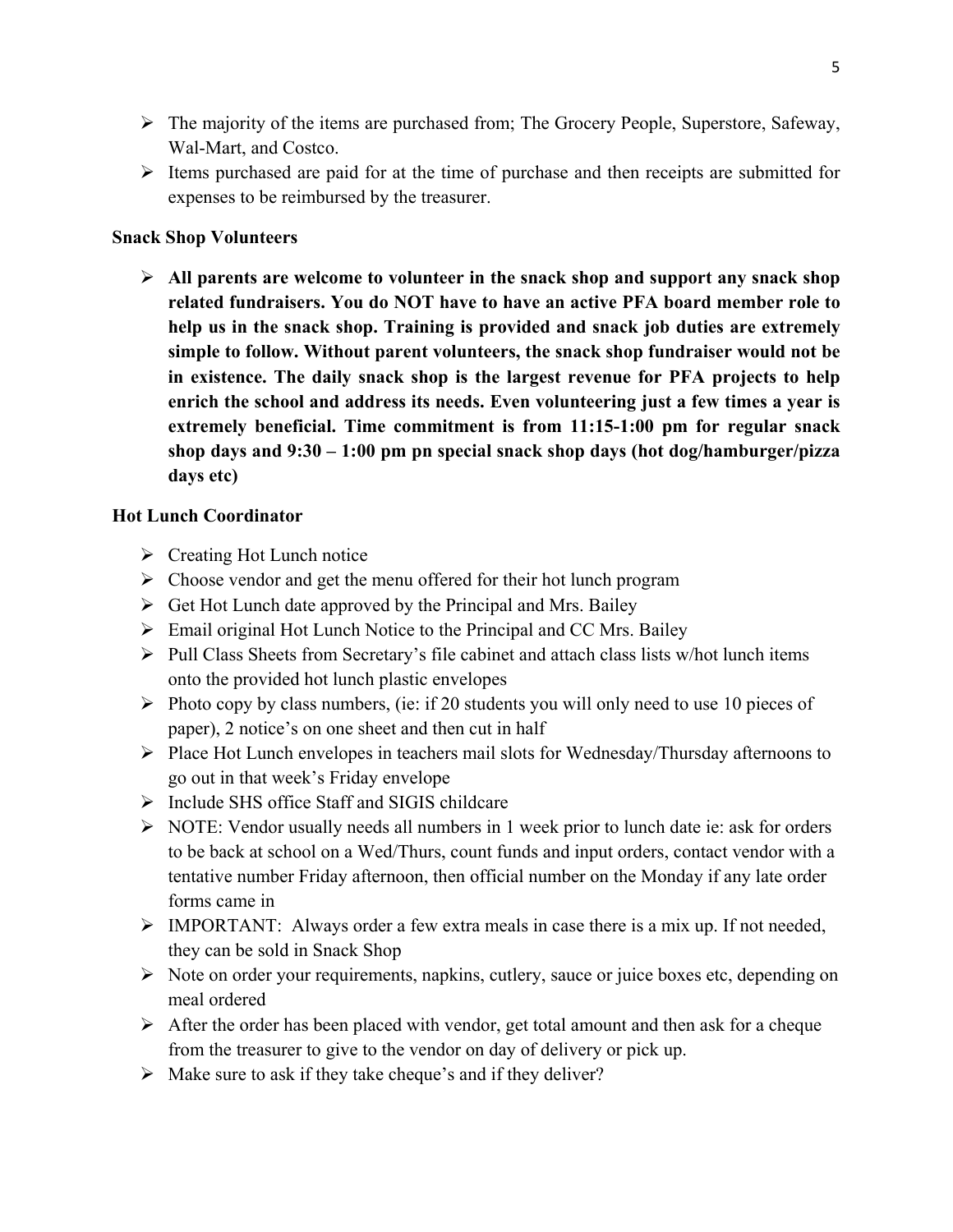## **Fundraising Coordinator**

- $\triangleright$  Contacting Suppliers about order details
- $\triangleright$  Sending out information/order forms to families
- $\triangleright$  Getting details to June in time for mail outs and newsletters
- $\triangleright$  Collecting and processing orders
- $\triangleright$  Coordinating orders for delivery or pickup.
- Fundraising examples include ; SUTP books, Purdys Chocolate (Christmas/Easter), Spring Baskets (from local greenhouses), Boston Pizza Receipts Program etc..

### **Website Coordinator**

- Maintain and update PFA website including PFA calendar.
- $\triangleright$  Collect electronic copies of all PFA distributions
- $\triangleright$  Post agendas, minutes, financials as available.
- $\triangleright$  Update fundraisers and upcoming events.
- $\triangleright$  http://shspfa.weebly.com
- $\triangleright$  Note: this can be time consuming. Members need to be reminded to contact the website coordinator regarding all events related to PFA

### *Getting Involved*

PFA has positions opening every year and are always in need of volunteers to work together organizing events. The Board is elected each September at the Annual General Meeting. The Board consists of the Executive committee (Chairperson, Vice Chairperson, Treasurer, Secretary, Scheduler, Shopper, Hot Lunch Coordinator, Fundraising Coordinator, and website coordinator - all elected positions) and Vice principle, Principle, Sturgeon school division trustee, teacher representative(s) and parents. Monthly meetings are typically held the third Monday of the month. The Board is always looking for parents to fill and/or help/assist with these positions and it is a great way to become more involved and learn more about your child's educational experience.

Volunteering is also a lot of fun; as you get to know more parents, can celebrate our children's successes and support each other when our children struggle with their challenges. Without volunteers stepping up into these roles, we would not be able to support the fundraising efforts that bring in funds to allow for the "extras" this school currently provides.

If you have a unique talent, idea or skill that you think might be beneficial to the PFA, School Council or the school in general, please do not hesitate to contact us to discuss.